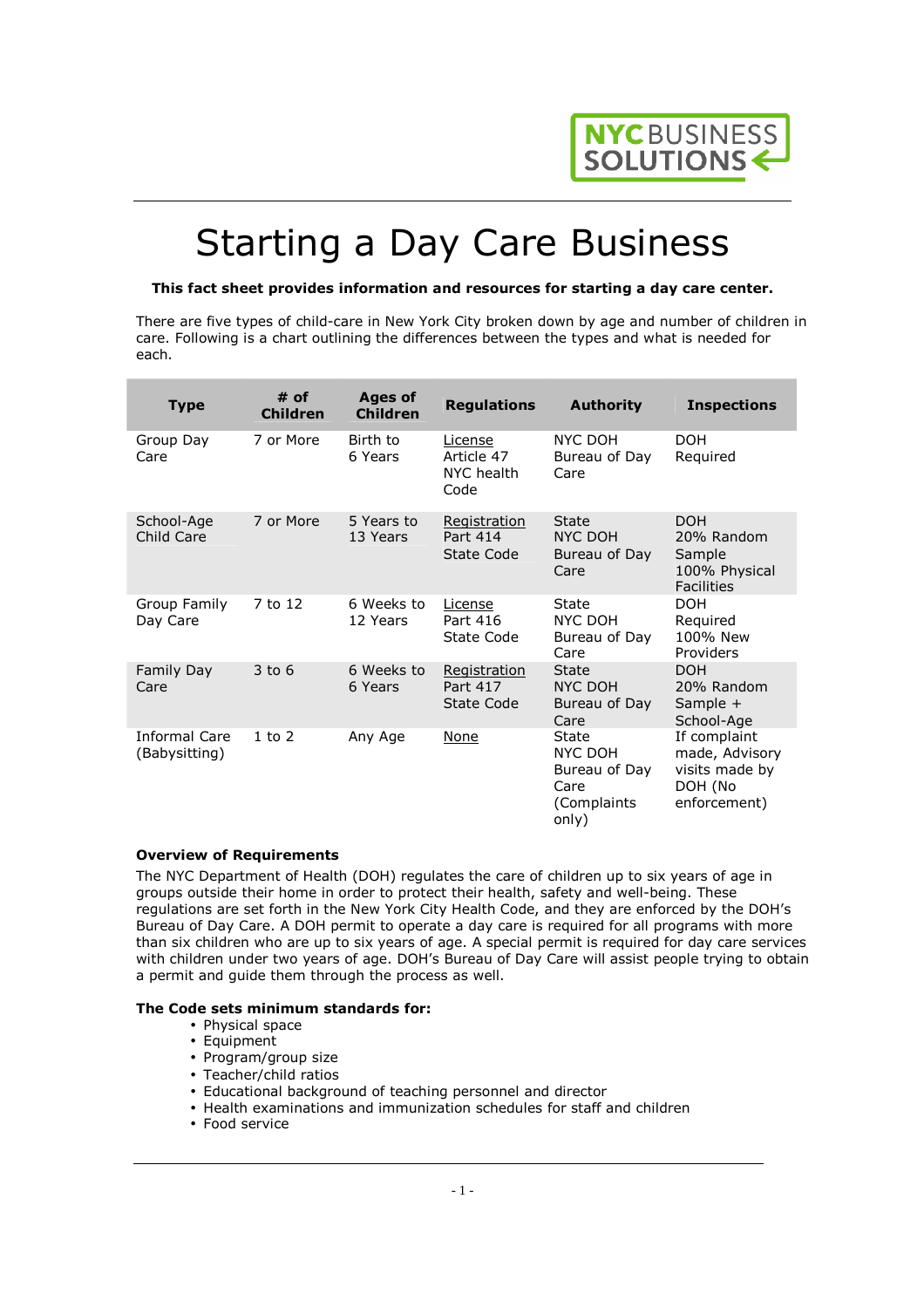

- Admissions policies
- Transportation

### **The Code also provides that:**

- All day care service staff be screened. This process includes fingerprinting to permit review of any criminal records, inquiry of the New York State Central Child Abuse and Maltreatment Register, and reference checks with each of the three most recent employers
- The premises must have the written approval of the Fire Department, Buildings Department and the Health Department

### **Enforcement**

The Bureau provides regular monitoring of day care services to insure continued compliance with the Health Code by visiting the premises with or without prior notice. Any violations found must be corrected before a permit can be issued or renewed.

#### **Licensing Procedures at a Glance**

| Step 1  | Attend Preliminary Session at Local Borough Office (see below)                                                                                                                                        |
|---------|-------------------------------------------------------------------------------------------------------------------------------------------------------------------------------------------------------|
| Step 2  | When you find a possible site for Day Care notify Office for PHS inspection                                                                                                                           |
| Step 3  | Submit your preliminary plans/blue prints for review and approval to Day<br>Care Office                                                                                                               |
| Step 4  | Obtain Lead Test Inspection Report-use XRF method only                                                                                                                                                |
| Step 5  | Work towards obtaining Buildings Department Approval (Certificate of<br>Occupancy or Letter of No Objection for children under 6 years)                                                               |
| Step 6  | Request for Fire Department inspection through Day Care office (If more<br>than 30 children, an interior fire alarm system is required; if applying for<br>infant/Toddlers-sprinkler system required) |
| Step 7  | Assure you have 30 square foot wall-to-wall classroom space per child<br>consider age/group size limits)                                                                                              |
| Step 8  | Assure (1) one child sized toilet (10 to12 inches from finish floor) and (1) one<br>child sized sink (22 to 24 inches from finish floor) per 15 children                                              |
| Step 9  | Separate staff toilet required on premises (Could be the handicapped toilet)                                                                                                                          |
| Step 10 | Interview and hire staff, confer with your early childhood consultant<br>• Qualified Educational Director or Teacher Director<br>• Qualified Teachers<br>• Assistant Teachers                         |
| Step 11 | Assure Staff Screening<br>• Fingerprinting by Department of Health<br>• Child Abuse Screening<br>• Three Letters of References                                                                        |
| Step 12 | Obtain staff and children's medicals                                                                                                                                                                  |